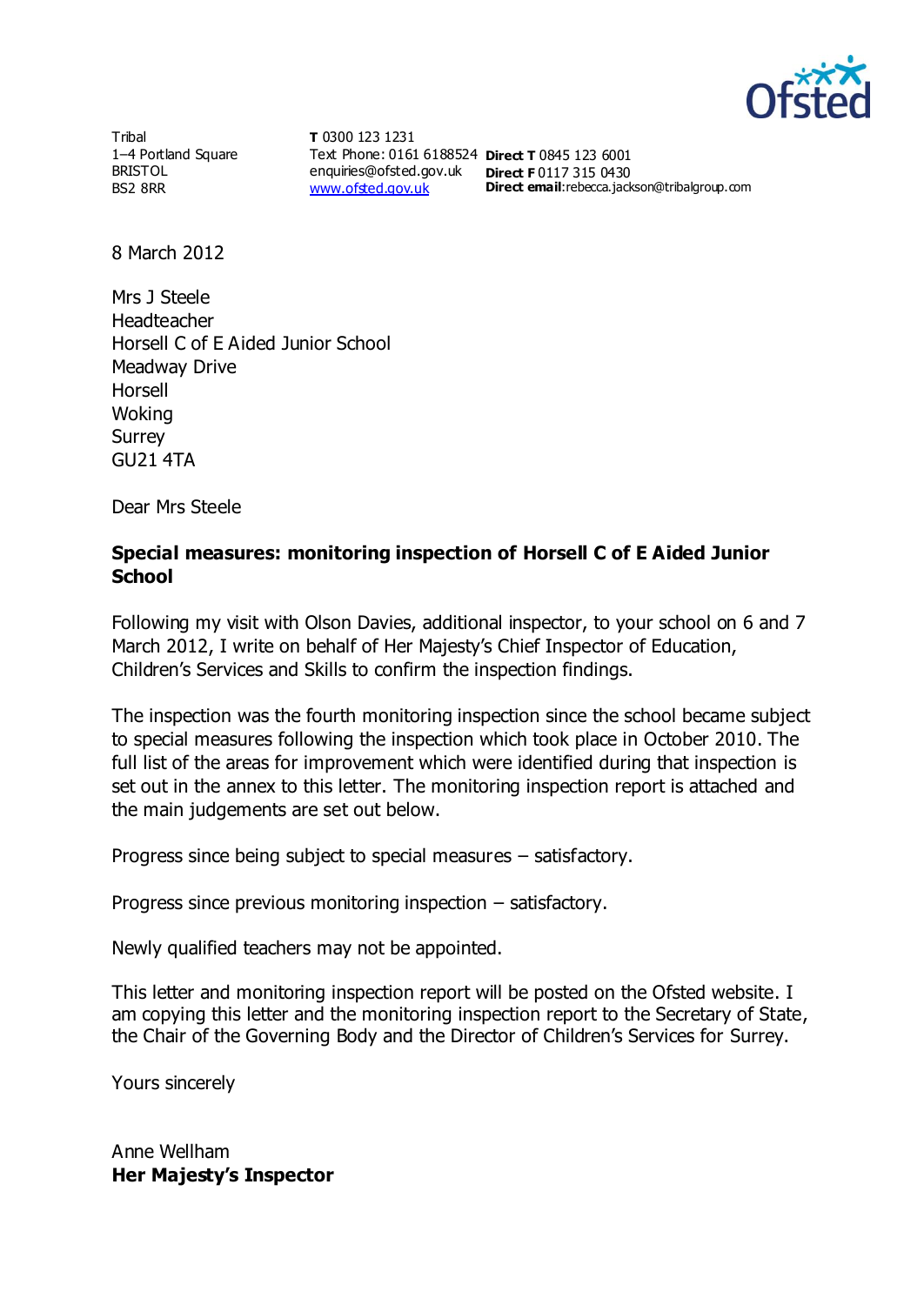

# **Annex**

### **The areas for improvement identified during the inspection which took place in March 2012**

- Accelerate pupils' progress in order to raise their attainment in English and mathematics by:
	- ensuring that the more-able pupils are always given work that challenges and extends them
	- analysing the reasons why girls underachieve in mathematics and implementing consistent teaching strategies that build their confidence and understanding
	- giving pupils more opportunities to write at length independently in order to improve the fluency of their writing.
- **Ensure that teaching is consistently good in all year groups by:** 
	- ensuring all teachers take responsibility for assessing pupils' progress regularly throughout the year and making sure they are on track to meet challenging targets in relation to their initial starting points
	- checking the accuracy of teachers' assessments so that there is wholeschool agreement about levels of attainment and what constitutes good and satisfactory progress
	- eliminating inconsistencies between classes and year groups so that all groups of pupils are given work that challenges and extends their thinking.
- Increase the effectiveness of leadership, management and governance in driving improvement by:
	- evaluating all aspects of the school's work with greater rigour
	- giving senior and middle leaders more autonomy and accountability for driving improvement and monitoring pupils' progress
	- involving teachers in checking their pupils' progress from term to term and taking swift action to tackle early signs of underachievement
	- ensuring that the school improvement plan includes precise actions, timescales and measurable targets for improvement so that staff and governors can evaluate the impact of actions taken.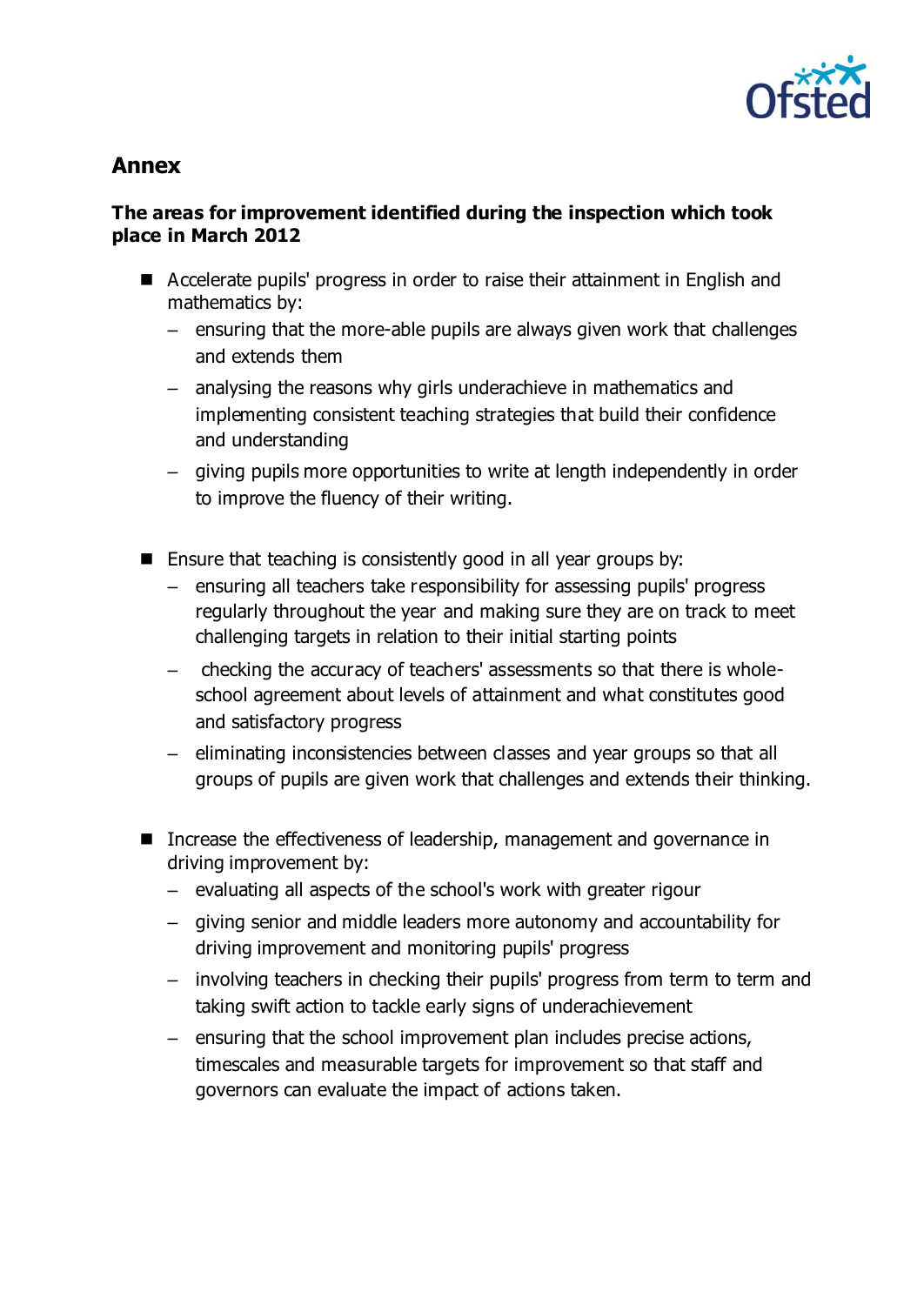

### **Special measures: monitoring of Horsell C of E Aided Junior School**

### **Report from the fourth monitoring inspection on 6 and 7 March 2012**

#### **Evidence**

Inspectors observed the school's work, scrutinised documents and met with the headteacher and senior leaders, subject leaders, groups of pupils, eight representatives from the governing body and an Improvement Partner employed by the local authority.

#### **Context**

Since the last monitoring visit the roles of the senior leadership team have been clarified and a new role of curriculum leader has been created. Two new governors have been appointed.

#### **Achievement of pupils at the school**

The school is closing the gaps between the achievement of different groups of pupils through effective intervention targeted at those pupils who have fallen behind or are at risk of underachieving. Heads of year, subject leaders and senior leaders are meeting regularly and using assessment data well to analyse the reasons why groups or individuals are underachieving. Data provided by the school shows that progress is improving in English, where daily guided reading sessions are improving literacy skills and well-planned tasks in lessons and for homework focus on consolidating knowledge and understanding. More pupils are developing an enthusiasm for reading and writing. Strategies are being developed to tackle the remaining areas of weakness, particularly spelling, although they are not yet being implemented consistently across year groups or supported by formative marking.

Progress is slower in mathematics. School data shows that more pupils in maths are making accelerated progress to narrow the gap between their performance and similar groups of pupils nationally, but a legacy of underachievement remains. Some pupils in the upper year groups, particularly Year 5, are unable to provide accurate answers or justify the methods they are using in lessons because they lack competence in basic number skills. The curriculum is being adapted to provide sufficient challenge for the most able pupils in English and mathematics, with a focus on encouraging more independent learning in lessons and through targeted teaching groups. For example, a small group of Year 6 pupils aiming to achieve Level 6 in mathematics responded enthusiastically to stimulating and challenging tasks and activities to extend their problem-solving skills and deepen their understanding of mathematical concepts and vocabulary.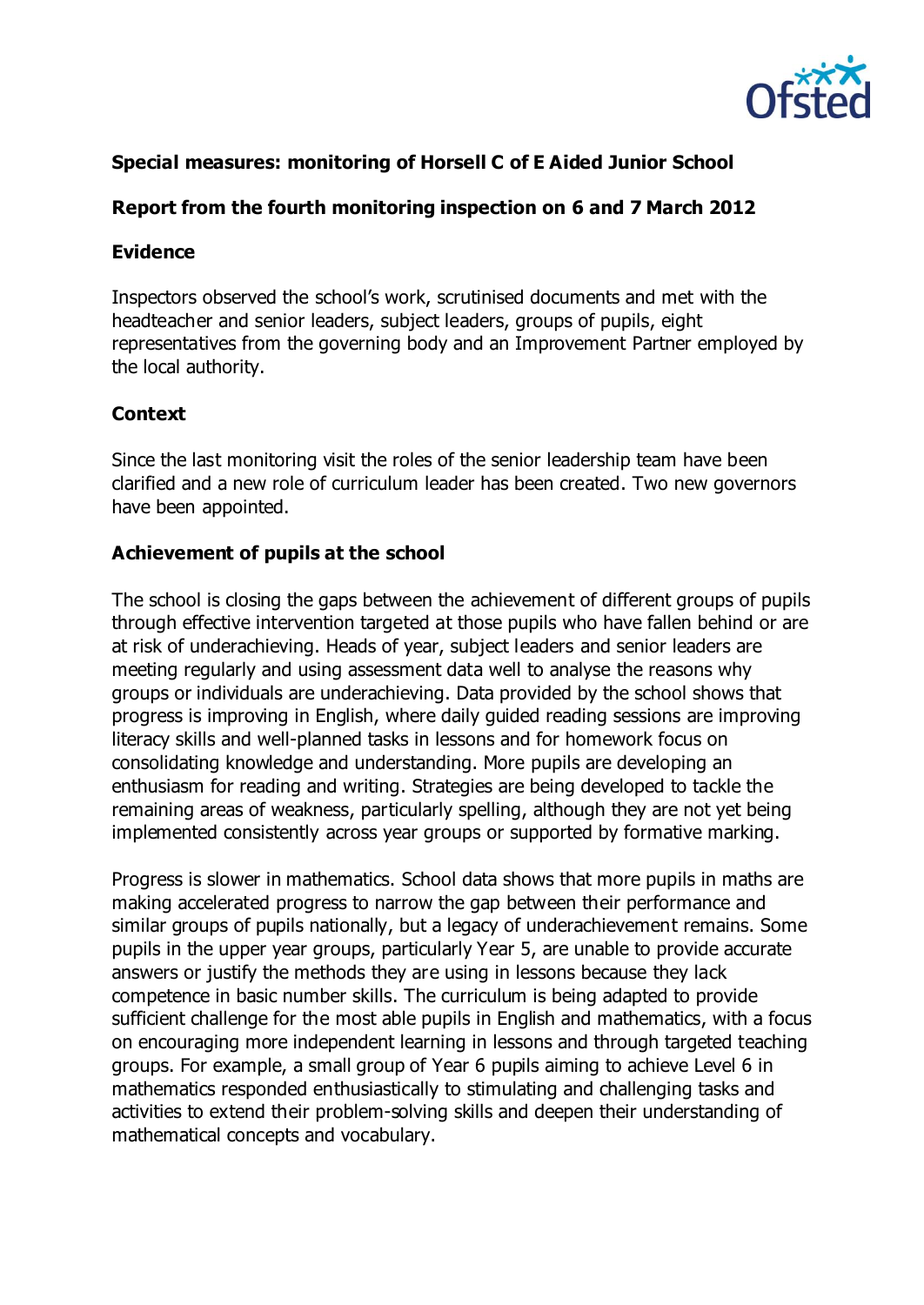

Procedures to monitor the individual progress of pupils with disabilities and special educational needs are thorough. Additional adults provide good quality support in class and intervention is targeted to allow these pupils to achieve in line with similar pupils nationally. Although some good practice was observed in lessons in Years 3 and 4, strategies to support the learning of pupils with English as an additional language are not yet being implemented consistently across the school.

Progress since the last monitoring inspection on the areas for improvement:

 Accelerate pupils' progress in order to raise their attainment in English and mathematics – satisfactory.

## **The quality of teaching**

An equal proportion of good and satisfactory teaching in mathematics and English was observed during the inspection. Targeted professional development and the sharing of good practice have equipped teachers with a range of strategies and techniques to improve their teaching. The quality of learning is improving because most lessons are well planned, learning outcomes are clearly identified and pupils know what they need to do to be successful in their learning. Where teaching is consistently good it helps to accelerate the progress of pupils who have fallen behind in previous years. Teaching is most effective when activities are matched carefully to the different needs of pupils and the key learning points are consolidated frequently during the lesson. The best learning takes place when activities are amended and the pace is adjusted when pupils find the work too hard or too easy. Teachers generally provide helpful verbal feedback during lessons and inform pupils about the progress they are making, but the quality of written feedback varies considerably. There is an inconsistent approach to identifying basic weaknesses in spelling, literacy and numeracy across subjects and in providing opportunities for pupils to identify and correct errors. There are good quality displays of pupils' work, key vocabulary, definitions and visual prompts for learning, including word walls. Visualisers are being used well to display pupils' work and identify learning points, although there are some missed opportunities to reinforce the basic rules of spelling and grammar.

Progress since the last monitoring inspection on the areas for improvement:

■ Ensure that teaching is consistently good in all year groups–satisfactory.

#### **Behaviour and safety of pupils**

Pupils report unanimously that they feel safe in school and that they get on well together. Pupils are polite and friendly and conduct themselves well around the